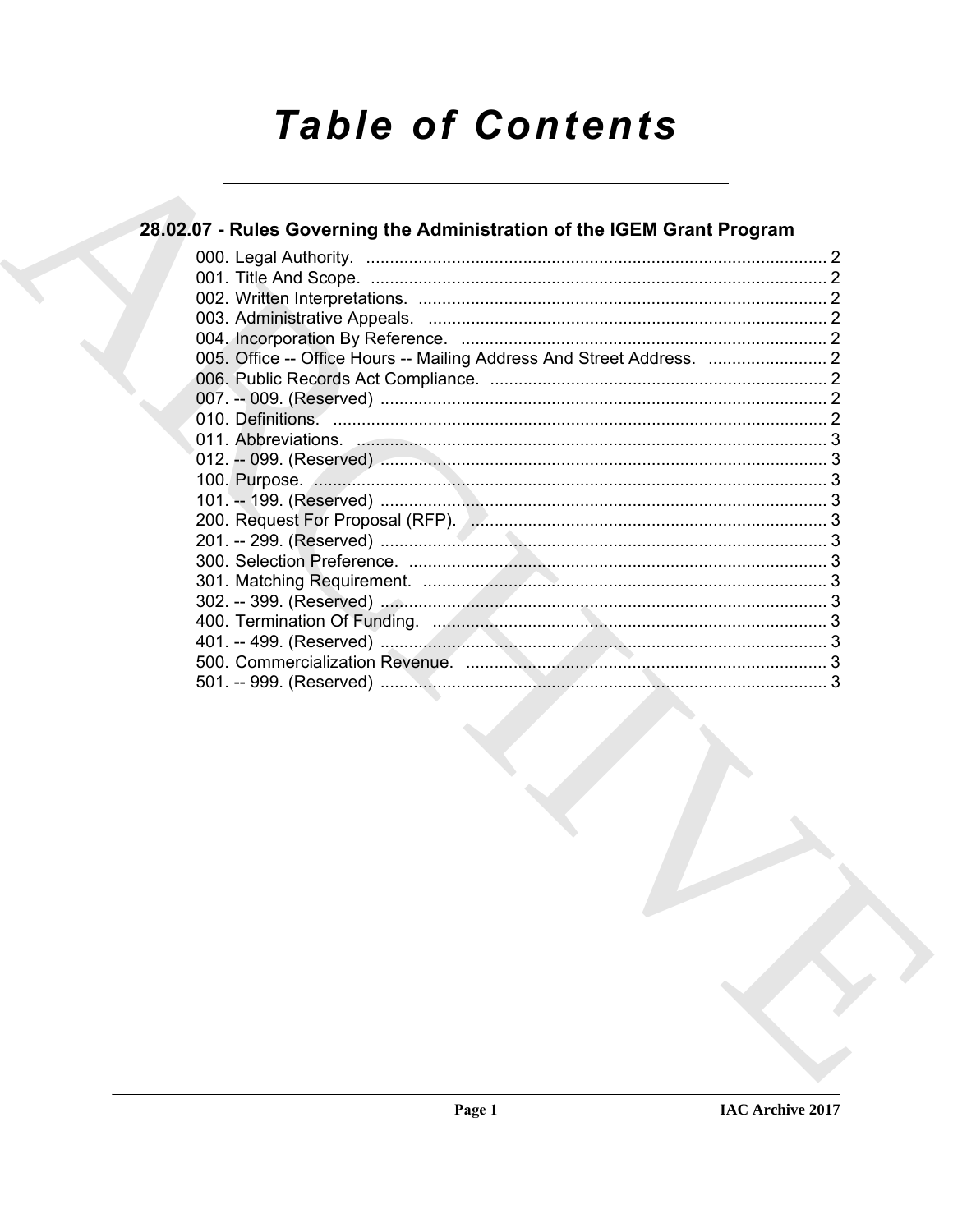### **IDAPA 28 TITLE 02 CHAPTER 07**

### <span id="page-1-0"></span>**28.02.07 - RULES GOVERNING THE ADMINISTRATION OF THE IGEM GRANT PROGRAM**

### <span id="page-1-1"></span>**000. LEGAL AUTHORITY.**

These rules are promulgated under the legal authority of Sections 67-4702 and 67-4729, Idaho Code. (3-20-14)

### <span id="page-1-2"></span>**001. TITLE AND SCOPE.**

**01. Title**. The title of this chapter shall be cited as IDAPA 28.02.07, Idaho Department of Commerce, "Rules Governing the Administration of the IGEM Grant Program." (3-20-14)

**02. Scope**. These rules establish procedures for the administration of the IGEM Grant Program.  $(3-20-14)$ 

### <span id="page-1-3"></span>**002. WRITTEN INTERPRETATIONS.**

In accordance with Section 67-5201(19)(b)(iv), Idaho Code, any written interpretations of these rules are available from the Idaho Department of Commerce. from the Idaho Department of Commerce.

### <span id="page-1-4"></span>**003. ADMINISTRATIVE APPEALS.**

The award of grants under the IGEM Grant Program is a discretionary action to be performed by the Idaho Department of Commerce. There is no provision for administrative appeal under these rules. (3-20-14) Department of Commerce. There is no provision for administrative appeal under these rules.

#### <span id="page-1-5"></span>**004. INCORPORATION BY REFERENCE.**

There are no documents incorporated by reference into the rules. (3-20-14)

### <span id="page-1-6"></span>005. OFFICE -- OFFICE HOURS -- MAILING ADDRESS AND STREET ADDRESS.

**CHAPTER OF**<br>
28.62.07 - ROLES GOVERNING THE ADMINISTRATION OF THE IGEM GRANT PROGRAM<br>
100. LEGAL AUTITIONTY: the legal subsidity of Section 67.4702 and 67.4758. Islate Code (3.26.14)<br>
100. THE AND SCOPE.<br>
100. THE AND SC The headquarters of the Idaho Department of Commerce is in Boise, Idaho. Office hours are from 8 a.m. to 5 p.m. except Saturdays, Sundays and legal holidays. The Department's mailing address for information regarding the IGEM Grant Program is: Idaho Department of Commerce, P.O. Box 83720, Boise ID 83720-0093. The street address is 700 West State Street, Boise, Idaho. The telephone number is (208) 334-2470 and the FAX number is (208) 334- 2631. (3-20-14)

### <span id="page-1-7"></span>**006. PUBLIC RECORDS ACT COMPLIANCE.**

All rules contained in this chapter are subject to the provisions of the Idaho Public Records Act, Title 74, Chapter 1, Idaho Code. (3-20-14)

### <span id="page-1-8"></span>**007. -- 009. (RESERVED)**

### <span id="page-1-10"></span><span id="page-1-9"></span>**010. DEFINITIONS.**

As used in this chapter: (3-20-14)

<span id="page-1-13"></span><span id="page-1-12"></span><span id="page-1-11"></span>**01. Department**. Idaho Department of Commerce. (3-20-14)

**02. Eligible Applicant**. Idaho research universities: Boise State University, Idaho State University, and ty of Idaho. (3-20-14) University of Idaho.

**03. IGEM Council**. Idaho Global Entrepreneurial Mission Council as defined in Section 67-4726, Idaho Code. (3-20-14) Idaho Code. (3-20-14)

<span id="page-1-14"></span>**04. IGEM Executive Committee**. The IGEM Executive Committee is made up of the IGEM Council chairman, the director of the Idaho Department of Commerce, and the Idaho State Board of Education member of the IGEM Council.

<span id="page-1-15"></span>**05. IGEM Grant Program**. A grant program established to further the purpose as described in Section 100 of these rules. (3-29-17)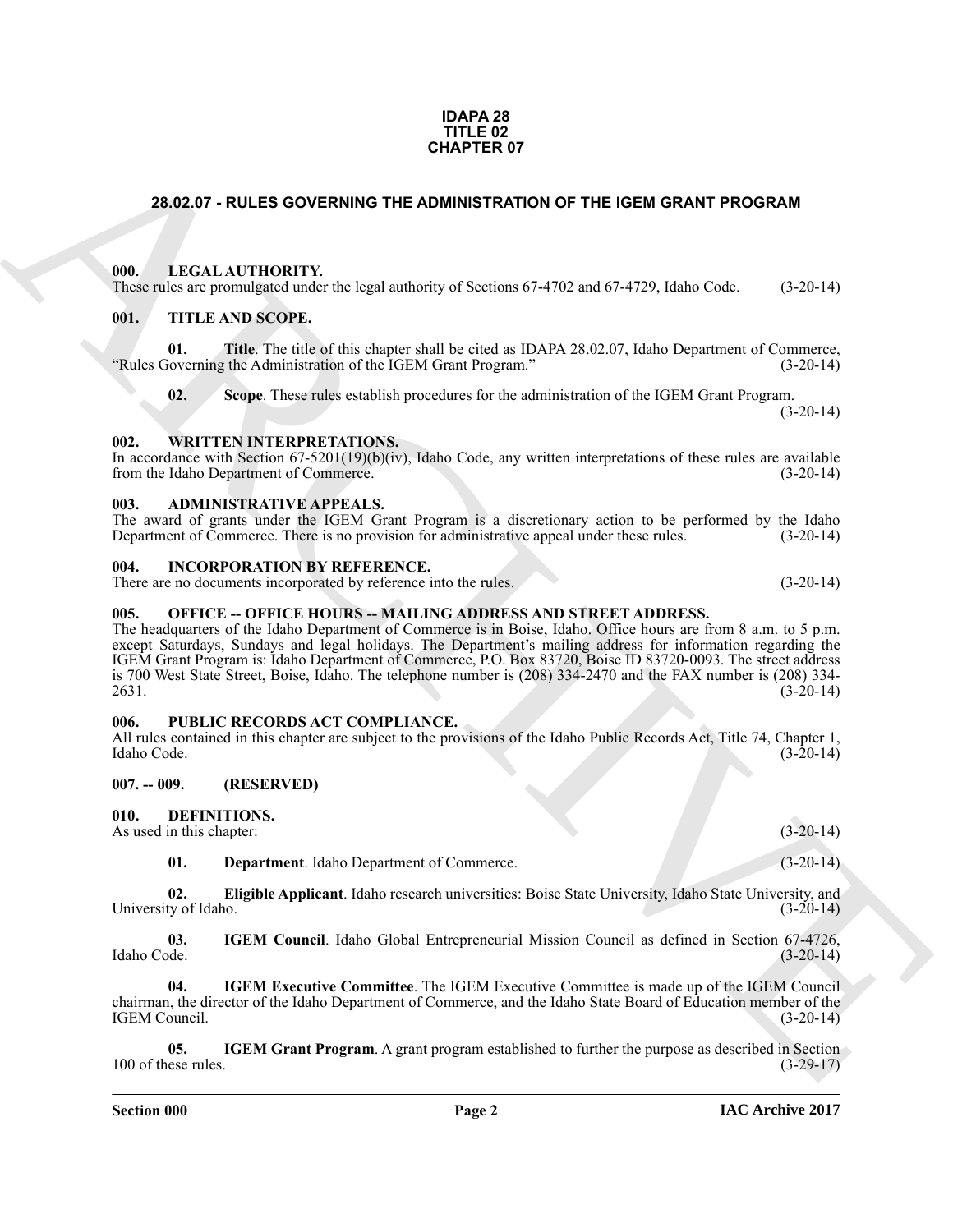<span id="page-2-18"></span>

|                                  | <b>Department of Commerce</b>                                                                                                                                                                                                                                                                                                                                                                                                                                                                                                                                                    | <b>Administration of the IGEM Grant Program</b> |
|----------------------------------|----------------------------------------------------------------------------------------------------------------------------------------------------------------------------------------------------------------------------------------------------------------------------------------------------------------------------------------------------------------------------------------------------------------------------------------------------------------------------------------------------------------------------------------------------------------------------------|-------------------------------------------------|
| 06.                              | University. As used in these rules, University means Boise State University, Idaho State<br>University, and the University of Idaho.                                                                                                                                                                                                                                                                                                                                                                                                                                             | $(3-20-14)$                                     |
| 07.                              | Industry Partner. A domestic or foreign entity that designs, produces, or sells goods or services or<br>that contractually agrees to undertake such acts in connection with technologies licensed or otherwise transferred to<br>the entity by a University, and that is partnered with an Eligible Applicant.                                                                                                                                                                                                                                                                   | $(3-29-17)$                                     |
| 011.<br>As used in this chapter: | <b>ABBREVIATIONS.</b>                                                                                                                                                                                                                                                                                                                                                                                                                                                                                                                                                            | $(3-20-14)$                                     |
| 01.                              | IGEM. Idaho Global Entrepreneurial Mission.                                                                                                                                                                                                                                                                                                                                                                                                                                                                                                                                      | $(3-20-14)$                                     |
| 02.                              | <b>RFP.</b> Request for Proposal.                                                                                                                                                                                                                                                                                                                                                                                                                                                                                                                                                | $(3-20-14)$                                     |
| $012. - 099.$                    | (RESERVED)                                                                                                                                                                                                                                                                                                                                                                                                                                                                                                                                                                       |                                                 |
| PURPOSE.<br>100.                 | The IGEM Grant Program funds commercialization grants supporting University and industry research partnerships<br>for the purpose of enhancing technology transfer and commercialization of research and technologies developed at<br>the Universities to create high-quality jobs and new industries in the private sector in Idaho.                                                                                                                                                                                                                                            | $(3-20-14)$                                     |
| $101. - 199.$                    | (RESERVED)                                                                                                                                                                                                                                                                                                                                                                                                                                                                                                                                                                       |                                                 |
| <b>200.</b>                      | <b>REQUEST FOR PROPOSAL (RFP).</b><br>The Idaho Department of Commerce will release a RFP outlining the process and requirements for Eligible<br>Applicants to apply for IGEM Grant Program awards. The RFP shall include requirements for performance measures<br>and reporting. Awarded programs that fail to meet the requirements set forth in the RFP may be terminated. (3-29-17)                                                                                                                                                                                          |                                                 |
| $201. - 299.$                    | (RESERVED)                                                                                                                                                                                                                                                                                                                                                                                                                                                                                                                                                                       |                                                 |
| 300.<br>Idaho based entities.    | <b>SELECTION PREFERENCE.</b><br>In selecting IGEM proposals for award, the IGEM Council shall give greater weight to proposals that partner with                                                                                                                                                                                                                                                                                                                                                                                                                                 | $(3-20-14)$                                     |
| 301.                             | <b>MATCHING REQUIREMENT.</b><br>All approved awards are required to include a monetary or in-kind contribution from the Industry Partner(s).                                                                                                                                                                                                                                                                                                                                                                                                                                     | $(3-29-17)$                                     |
| $302. - 399.$                    | (RESERVED)                                                                                                                                                                                                                                                                                                                                                                                                                                                                                                                                                                       |                                                 |
| 400.                             | <b>TERMINATION OF FUNDING.</b><br>Funding for projects may be terminated by the Department at any time for failure to meet the program requirements<br>set out in the RFP and in the funding agreement or for the misuse of IGEM funds. Upon receipt of a written notice of<br>termination from the Department, the grantee must immediately stop all expenditures of IGEM funds. The<br>Department will make a final payment to the grantee based on the work completed, allowable costs incurred, and the<br>documentation provided by the grantee as required by these rules. | $(3-29-17)$                                     |
| $401. - 499.$                    | (RESERVED)                                                                                                                                                                                                                                                                                                                                                                                                                                                                                                                                                                       |                                                 |
| 500.                             | <b>COMMERCIALIZATION REVENUE.</b><br>Commercialization revenue, revenue generated through the commercialization of university intellectual property<br>rights in a work authored or an invention conceived or first reduced to practice in the performance of an IGEM grant<br>award shall be distributed as outlined in Section 67-4731, Idaho Code.                                                                                                                                                                                                                            | $(3-29-17)$                                     |
|                                  |                                                                                                                                                                                                                                                                                                                                                                                                                                                                                                                                                                                  |                                                 |

### <span id="page-2-17"></span><span id="page-2-15"></span><span id="page-2-14"></span><span id="page-2-13"></span><span id="page-2-1"></span><span id="page-2-0"></span>**012. -- 099. (RESERVED)**

### <span id="page-2-20"></span><span id="page-2-2"></span>**100. PURPOSE.**

### <span id="page-2-3"></span>**101. -- 199. (RESERVED)**

### <span id="page-2-21"></span><span id="page-2-4"></span>**200. REQUEST FOR PROPOSAL (RFP).**

### <span id="page-2-5"></span>**201. -- 299. (RESERVED)**

### <span id="page-2-22"></span><span id="page-2-6"></span>**300. SELECTION PREFERENCE.**

### <span id="page-2-19"></span><span id="page-2-7"></span>**301. MATCHING REQUIREMENT.**

### <span id="page-2-8"></span>**302. -- 399. (RESERVED)**

### <span id="page-2-23"></span><span id="page-2-9"></span>**400. TERMINATION OF FUNDING.**

### <span id="page-2-10"></span>**401. -- 499. (RESERVED)**

### <span id="page-2-16"></span><span id="page-2-12"></span><span id="page-2-11"></span>**500. COMMERCIALIZATION REVENUE.**